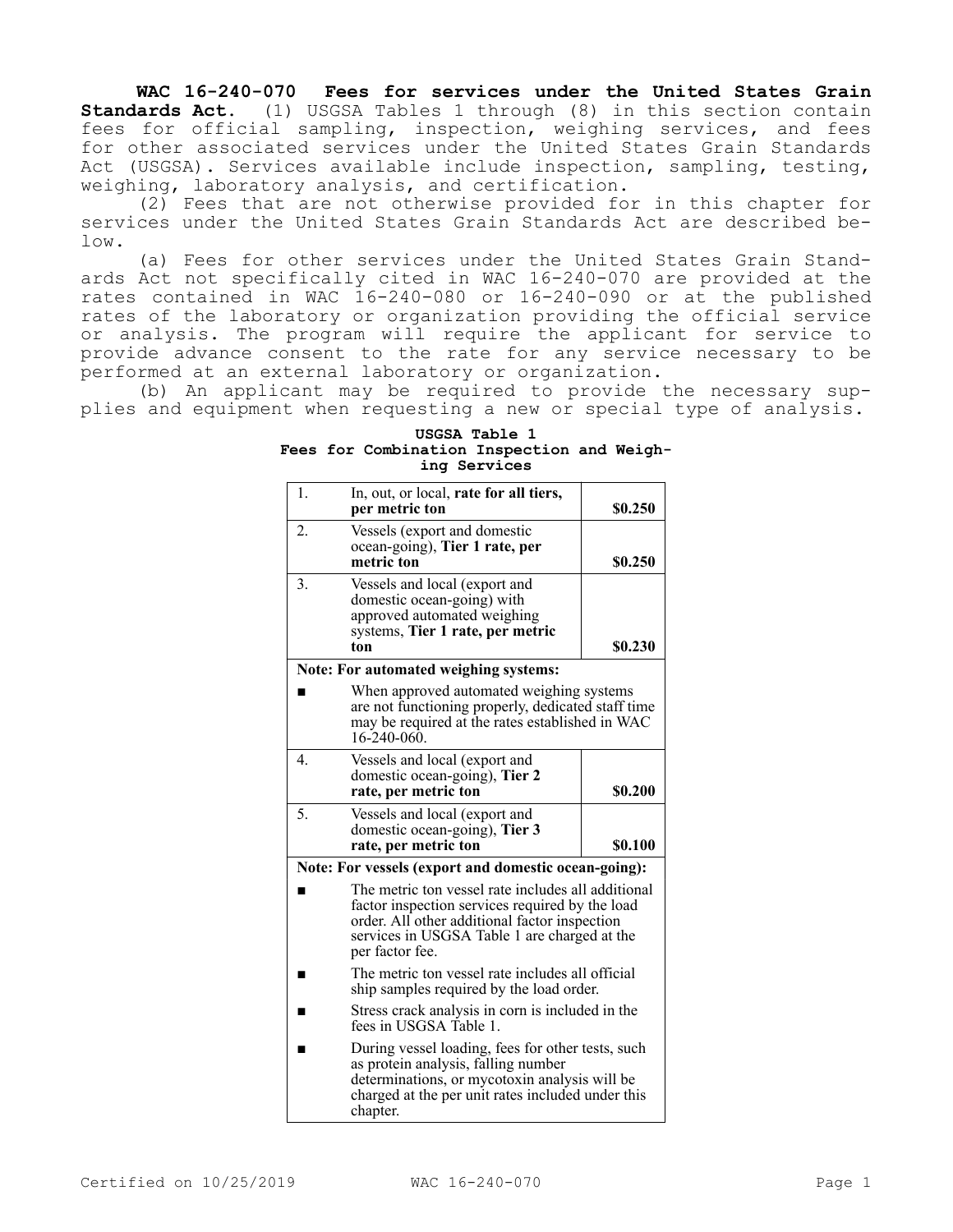| b. | Trucks or containers, per truck or<br>container                | \$25.00 |
|----|----------------------------------------------------------------|---------|
|    | Additional nongrade determining<br>factor analysis, per factor | \$3.00  |

### **USGSA Table 2 Fees for Official Sampling and Inspection Without Weighing Services**

| 1.                                                     | Original or new sample<br>reinspection trucks or containers<br>sampled by approved grain probe,<br>including factor only or sampling<br>only services, per truck or<br>container      | \$20.00       |
|--------------------------------------------------------|---------------------------------------------------------------------------------------------------------------------------------------------------------------------------------------|---------------|
| 2.                                                     | Barge sampled by USDA approved<br>mechanical sampler, including<br>factor only or sampling only<br>services, per metric ton                                                           | <b>\$0.10</b> |
| 3.                                                     | Railcars sampled by USDA<br>approved mechanical sampler,<br>including factor only or sampling<br>only services, per railcar                                                           | \$20.00       |
| 4.                                                     | Original or new sample<br>reinspection railcars sampled by<br>USDA approved grain probe,<br>applicant assisted, including factor<br>only or sampling only services,<br>per railcar    | \$20.00       |
| 5.                                                     | Original or new sample<br>reinspection railcars sampled by<br>USDA approved grain probe,<br>including factor only or sampling<br>only services, per railcar                           | \$30.00       |
| Note: The following applies to all fees in this table: |                                                                                                                                                                                       |               |
|                                                        | For barley, determining and certifying of<br>dockage to tenths is included in the fees in<br>USGSA Table 2.                                                                           |               |
| ■                                                      | Stress crack analysis in corn is included in the<br>fees in USGSA Table 2.                                                                                                            |               |
|                                                        | Analysis that requires additional equipment or<br>personnel will be provided at the applicable<br>hourly rate under this chapter.                                                     |               |
|                                                        | The per railcar rate applies to each railcar<br>included in a batch grade. A batch grade is two<br>or more cars that are combined, at the<br>applicant's request, for a single grade. |               |
| 6.                                                     | Inspection of bagged grain,<br>including tote bags, per<br>hundredweight (cwt)                                                                                                        | \$0.100       |
| 7.                                                     | Additional nongrade determining<br>factor analysis, per factor                                                                                                                        | \$3.00        |

# **USGSA Table 3 Fees for Official Class X Weighing Services Without an Inspection of Bulk Grain**

| In, out, or local, per metric ton                            | <b>S0.200</b> |
|--------------------------------------------------------------|---------------|
| Vessels (export and domestic<br>ocean-going), per metric ton | \$0.200       |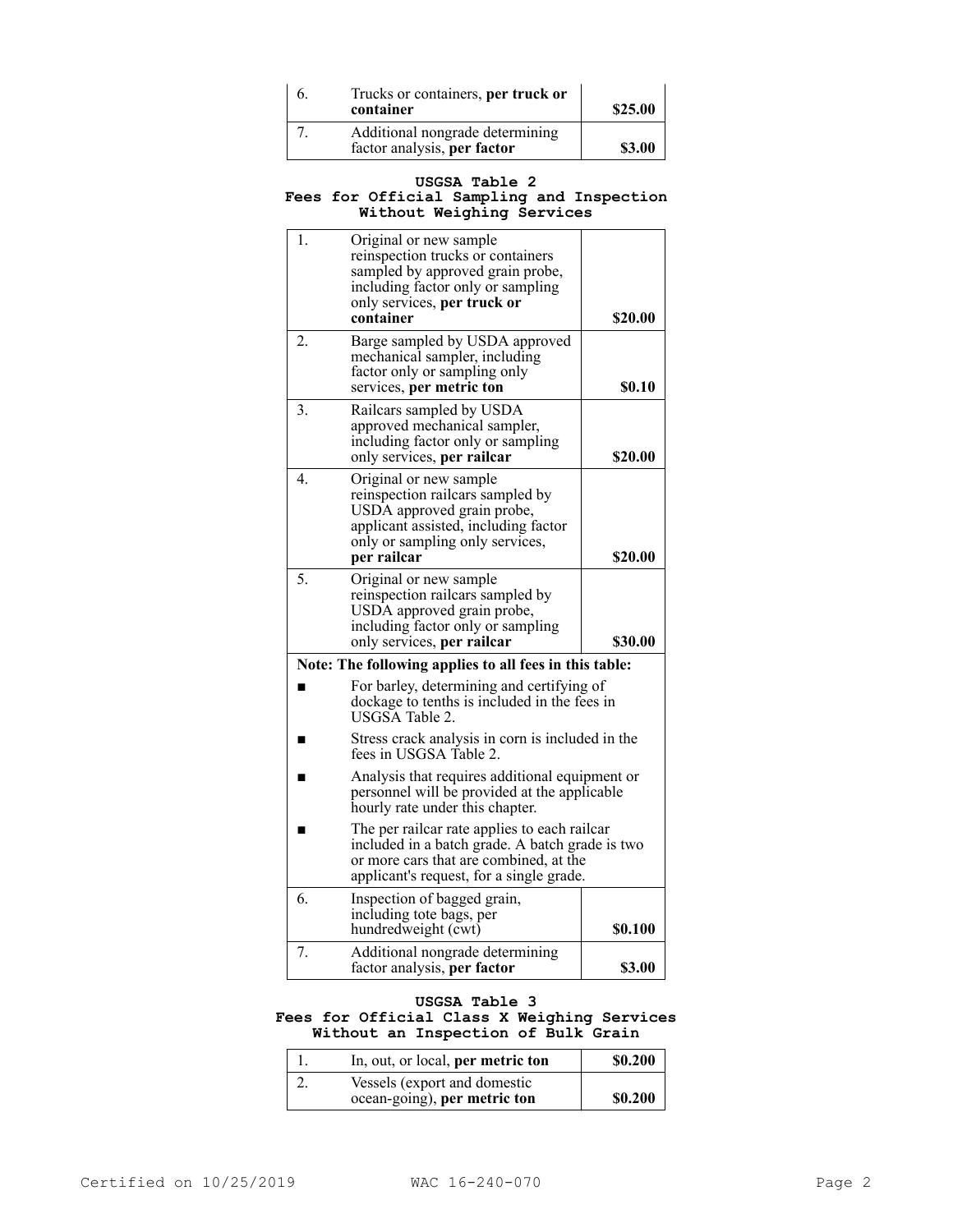| Trucks or containers, per weight |         |
|----------------------------------|---------|
| lot                              | \$20.00 |

## **USGSA Table 4**

**Fees for Inspection of Submitted Samples, Fees for Reinspections Based on Official File Samples and Fees for Additional Factors**

| Submitted samples, including<br>factor-only inspections, per<br>inspection                             | \$12.00 |
|--------------------------------------------------------------------------------------------------------|---------|
| Reinspections based on official file<br>sample, including factor-only<br>reinspections, per inspection | \$12.00 |
| Additional, nongrade determining<br>factor analysis, per factor                                        | \$3.00  |
| Stress crack only analysis on corn,<br>per sample                                                      |         |

### **Note: The following applies to all fees in this table:**

- When submitted samples are not of sufficient size to allow for official grade analysis, obtainable factors may be provided, upon request of the applicant, at the submitted sample rates shown above.
- For barley, determining and certifying of dockage to tenths is included in the fees in USGSA Table 4.
- Stress crack analysis in corn is included in the fees in USGSA Table 4.
- Analysis that requires additional equipment or personnel will be provided at the applicable hourly rate under this chapter.

# **USGSA Table 5 Fees for Miscellaneous Services**

|                                                        | Laboratory analysis, at cost                                                                                                                | At cost |
|--------------------------------------------------------|---------------------------------------------------------------------------------------------------------------------------------------------|---------|
| $2^{\circ}$                                            | All other USGSA services not listed<br>in this section, per hour, per<br>employee                                                           | \$56.00 |
| Note: The following applies to all fees in this table: |                                                                                                                                             |         |
|                                                        | On request, shipping arrangements billed directly<br>by shipper to the customer's shipping account may<br>be coordinated by the department. |         |

## **USGSA Table 6 Fees for Official Analysis for Protein, Oil, or Other Official Constituents**

| Original or reinspection based on file<br>sample, per test                                                                | \$9.00 |  |
|---------------------------------------------------------------------------------------------------------------------------|--------|--|
| Note: The following applies to the fee in USGSA<br>Table 6:                                                               |        |  |
| When a reinspection service includes a request for<br>a new sample, the appropriate sampling fee will<br>also be charged. |        |  |

■ Results for multiple criteria achieved in a single testing operation are provided at the single test rate unless certificated separately.

### **USGSA Table 7**